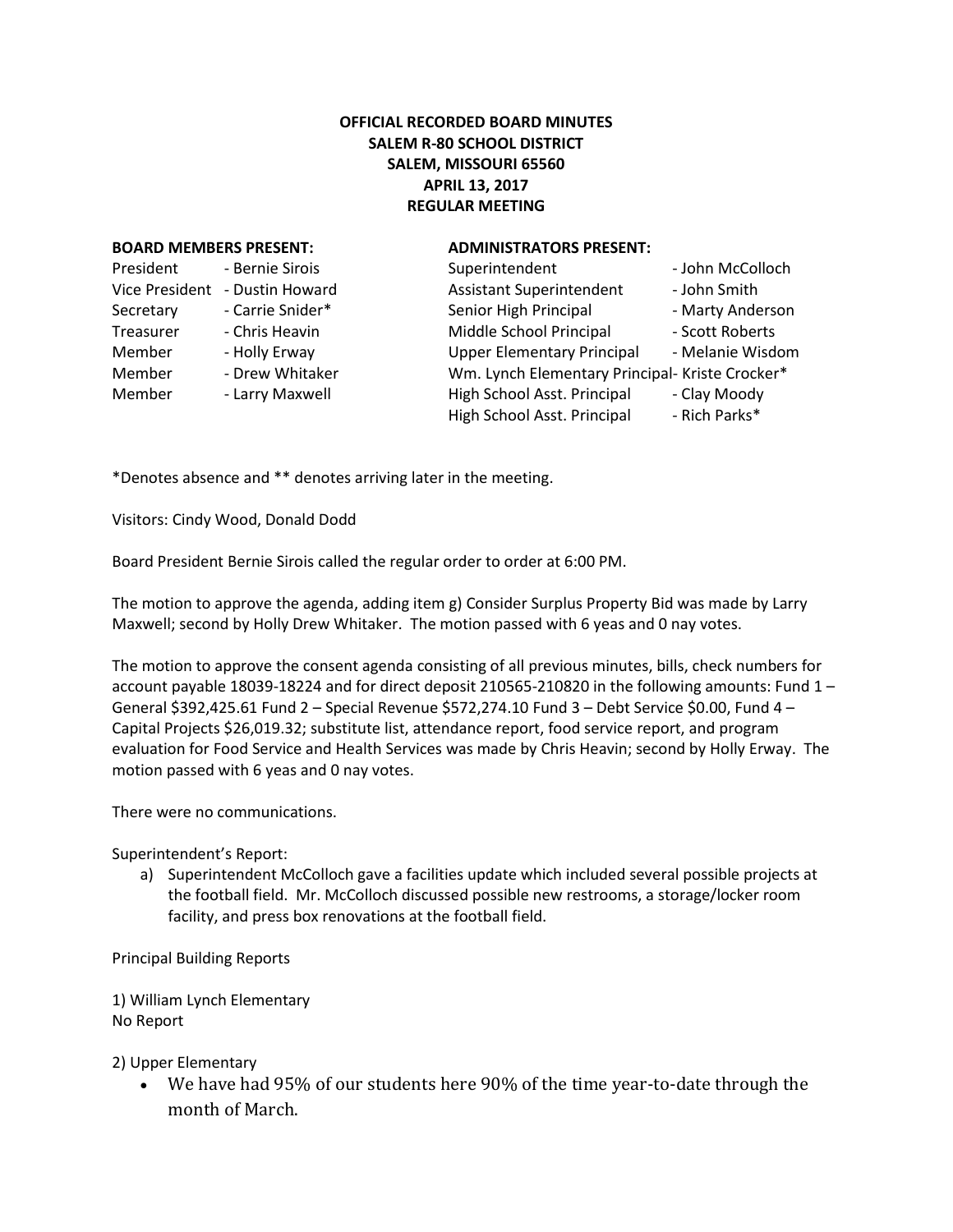- Students of the Month for March are as follows:  $2<sup>nd</sup>$  grade-Mason Parks, Alice Atkinson, Addison Stewart, Evelyn Wood, Reese Geary, Clayton Sandifer, Ellie Headrick, and Brook McColloch; 3rd grade-Landen Richter, Jenna Piatt, Thomas Melton, Skylar Foley, Osmar Ramirez, Marissa VanArkel, Brayden Radford, and Michael Moody; 4th grade-Kash Howard, Olivia Hensley, Kaison Wilmont, Mia Tavares, Izzy Crannell, Lindsey Hinderliter, Landon Hill, and Reagan DuBois; 5th grade-Dustin Stafford, Laney Phillips, Marshal Gollaher, Caroline Pryor, DK Walker, Savannah Smith, Gabe Bieker, and Wyatt Wisdom. *Students of the Month drawn: 2nd grade-Evelyn Wood, 3rd grade-Osmar Ramirez, 4th grade-Landon Hill, and 5th grade-Caroline Pryor.*
- We celebrated March's PBS traits with an extra recess. Our April PBS trait celebration will involve finding Easter eggs on the Tiger Trail.
- Congratulations to our Tiger Choir of  $4<sup>th</sup>/5<sup>th</sup>$  grade singers that brought home a 1 rating at the Strafford Choir Fest on Friday, April 7<sup>th</sup>.
- We had spring pictures upon return from spring break.
- We have started individual and small group MAP testing and will begin grade level testing the week of the 18th.
- $\bullet$  We have the NED show coming to visit us on the 18<sup>th</sup> to kick off MAP testing and doing our best! We will also be handing out MAP testing medals from last year's performances.
- Our students participated in the Jump Rope for Hearts campaign. I don't have a total raised at this time, but as soon as I do, I'll report that amount.
- Our next family night will be April  $20<sup>th</sup>$  from 6:00-7:30. We will have a game time for families to enjoy!
- The Salem Upper Elementary Art Show is April 27<sup>th</sup> from 6:30-8:00. Please come join us and see the fantastic student chosen art work hanging in our hallway gallery.
- Serendipity is on the calendar for May  $11<sup>th</sup>$ .
- 3) Middle School
	- Attendance at SMS August 17---April 13, 2017 is **94.98%**. 225 students enrolled at SMS. 213 of 242 students (active and withdrawn) are at 90% or better in attendance. This is 88% of student population.
	- \* Track season is underway. The first two meets were rained out, but the team did compete in the St. James Invitational meet yesterday and did well according to Coach Kamprath.
	- BIG 5 Report for March 2016 is attached.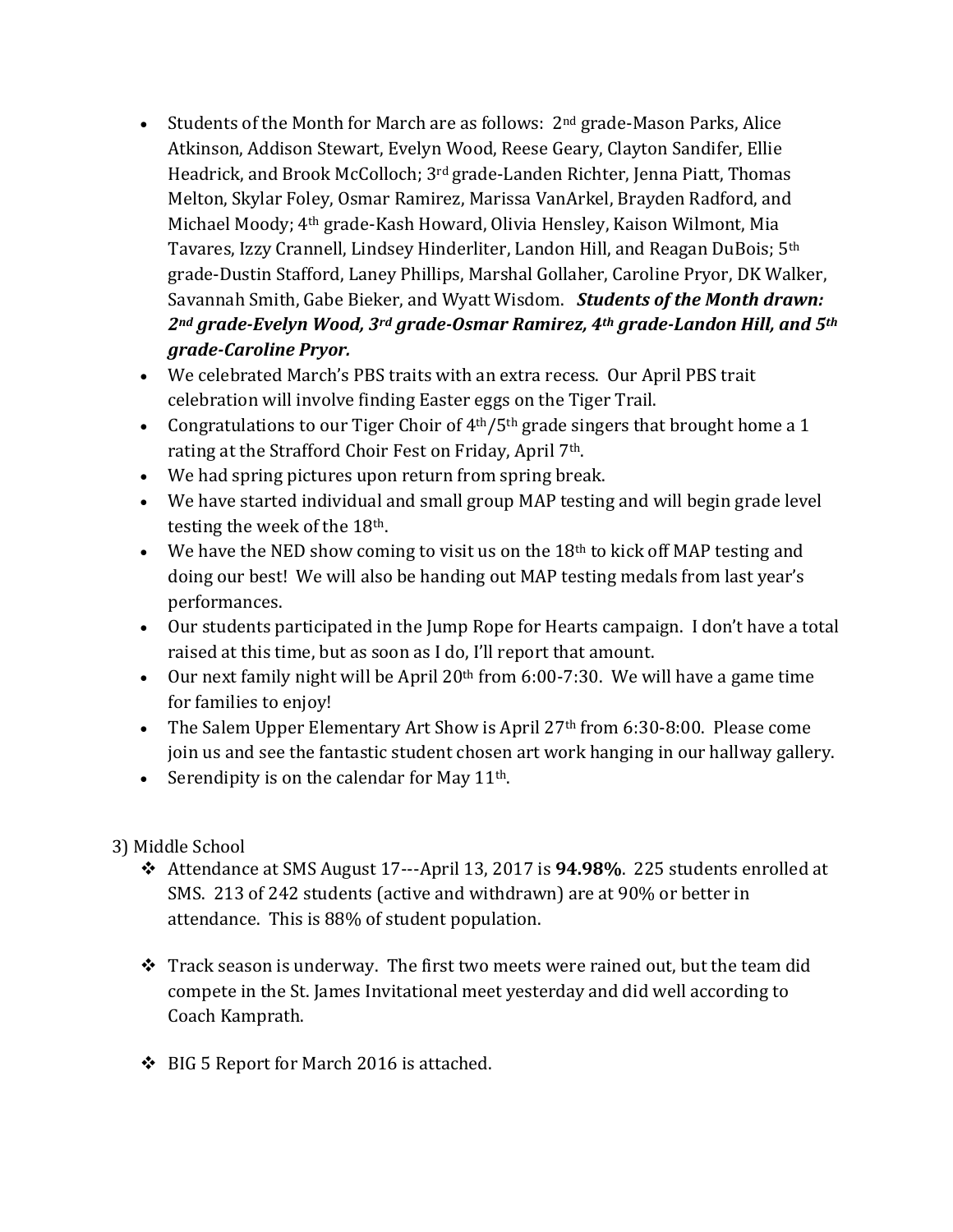- $\div$  Volleyball season has ended with a successful campaign in terms of player growth. Many sets were close and the teams played much better by the end of the season than at the beginning, though the won/loss record will not indicate this.
- $\cdot$  4<sup>th</sup> Quarter mid-quarter grade cards will go home on April 19, 2017.
- Middle School Archery competed in the state tournament on March 24-25 in Branson. Irvin Johnson-7<sup>th</sup> Grade took 1<sup>st</sup> place in the middle school boys division with a score of 292. He beat out 503 other middle school boys. Brian Heathman-8th grade placed 10<sup>th</sup> in the middle school boys division with a score of 288. Both students qualified to shoot individually at the National NASP tournament on May 11-13, 2017 in Lousiville, KY. The middle school team shot a 3,148 at the state tournament and qualified for Nationals as a team. CONGRATULATIONS to the SMS Archery team and Coach Heather Johnson.
- April Students of the Month: 6th Grade—Hannah Easter and Brayden McColloch. 7th Grade—Kayla Howard and Hunter Shaw. 8th Grade—Brecklyn Holtz and Earl Jarvis. The April Teacher of the Month is Mrs. Heidi Ross.
- MAP testing schedule is as follows: SPED—week of April 18<sup>th</sup>. 6<sup>th</sup> Grade—week of April 24<sup>th</sup>. 7<sup>th</sup> Grade—week of May 1<sup>st</sup>. 8<sup>th</sup> Grade—week of May 8<sup>th</sup>.
- Finals schedule for SMS will Friday, May 19th hours 4, 6. Monday, May 22nd hours 2, 5, 7. Tuesday, May 23rd hours 1, 3.
- $\cdot$  We wish the best of luck to our Special Olympics athletes who will be competing in two track meets in the upcoming weeks. April 24th in Sullivan and April 25th in Waynesville.
- School wide talent show is 7<sup>th</sup> & 8<sup>th</sup> hour on Friday, May 19<sup>th</sup>. School field day will be the afternoon of May 23rd (tentatively set for hours 5-8).
- $\cdot$  Awards assemblies will be on May 24<sup>th</sup>. 6<sup>th</sup> Grade—2<sup>nd</sup> hour; 7<sup>th</sup> Grade—3<sup>rd</sup> hour; 8th Grade—4th hour.

4) High School

- 1. Student of the Month
	- a. Quinton Diedrick
	- b. Chassidy Olsewski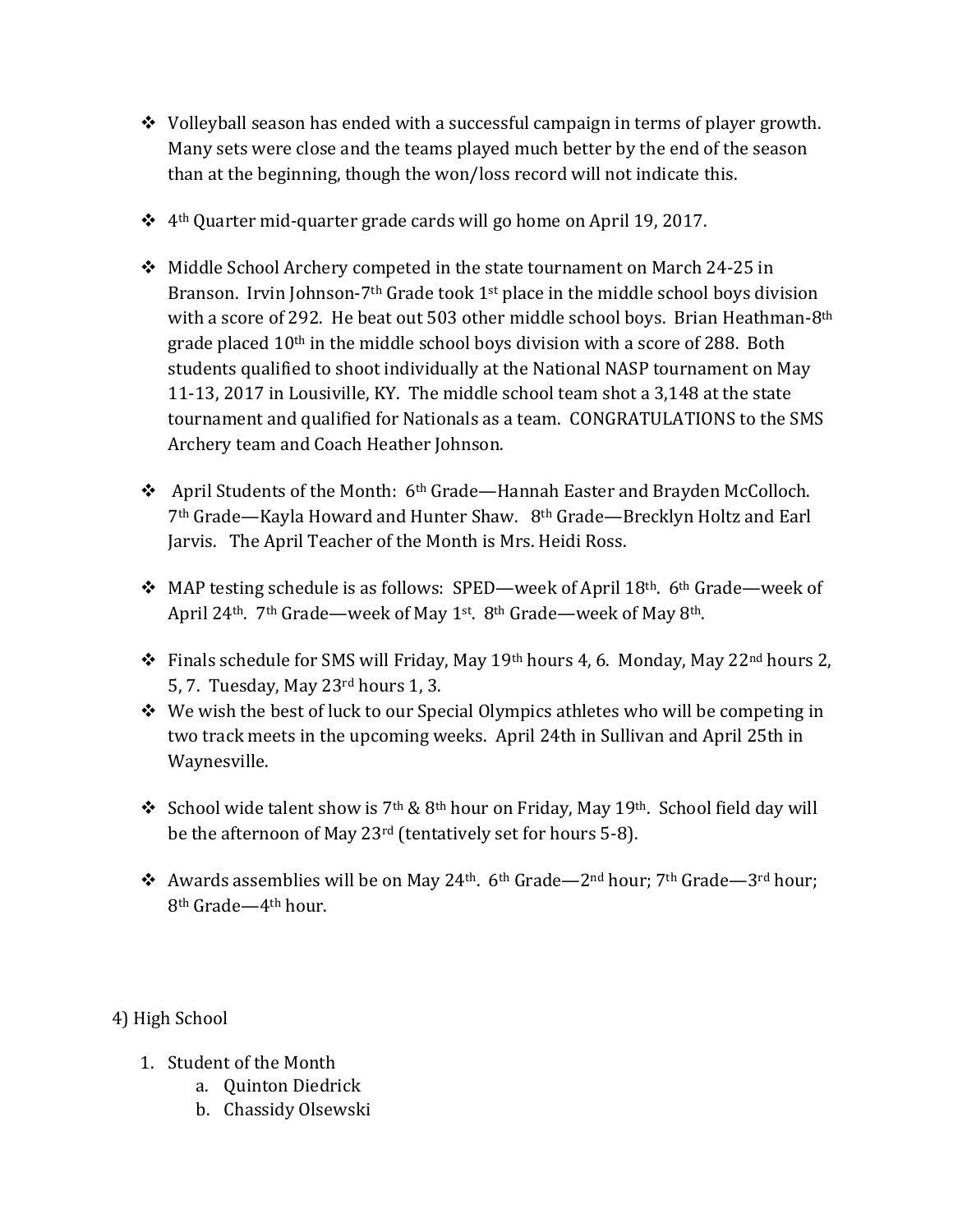- 2. Attendance Report
	- a. 90.34% 90/90- 2016 Reported in April -93.4%
- 3. Special Education Transition meetings with all county 8th Grade Teachers have been completed.
- 4. End of Course testing initiated this Week.
- 5. ACT statewide testing will be conducted on 4/19.
- 6. Service Project is lined up and ready to proceed, weather permitting.
- 7. Spanish position
	- a. Looking at several options in the event we cannot fill the teaching vacancy. i. Rosetta Stone, MoVip, and other online options.
- 8. Scholars Bowl

The Salem High School Quiz Bowl team brought home another District win Saturday, April 8th. Three varsity players were also awarded individual medals. Richard Parks took the First Place Individual medal with an average of 130 points per game. Jacob Stacy took the - -- Place Individual medal with an average of --- points per game. Sam Swindell took the --- Place Individual medal with an average of --- points per game. Only six Individual Medals are awarded in District play, so Salem brought home half of them.

Salem dominated play Saturday beating all contenders. Salem was on top for every quarter play until Finals. Houston came back with a vengeance in afternoon play after being beaten by Salem in the morning rounds. Play for First Place began with Salem and Houston trading the lead back and forth throughout the first half of the game. Second-half play began with Houston leading, but by Fourth Quarter Salem pulled ahead and finished the game well ahead of Houston.

The Salem District Quiz Bowl team is composed of Richard Parks (junior), Jacob Stacy (junior), Sam Swindell (junior), Abby Payne (senior), Quin Blankenship (junior), and Arley Gale (sophomore).

This is the fifth District Title that Salem has won since 2000. Salem took the State 3A Scholar Bowl Championship Title in 2001. The team is looking forward to Sectional play April 26 which is being hosted by Cuba High School. A win at Sectionals will send the team on to State finals which will be held in Columbia, MO, on Saturday, May 6.

The full team roster includes: Senior: Abby Payne; Juniors: Richard Parks, Jacob Stacy, Sam Swindell, Quin Blankenship, Jacob Rusk, Jordan Fulton; Sophomores: Arley Gale, Kaylee Avery, Emma Schott, Olivia Erway, Paige Dubois, and Freshman: Katrina Parks. The teams are coached by Susan Sheeley and Will Hubbs.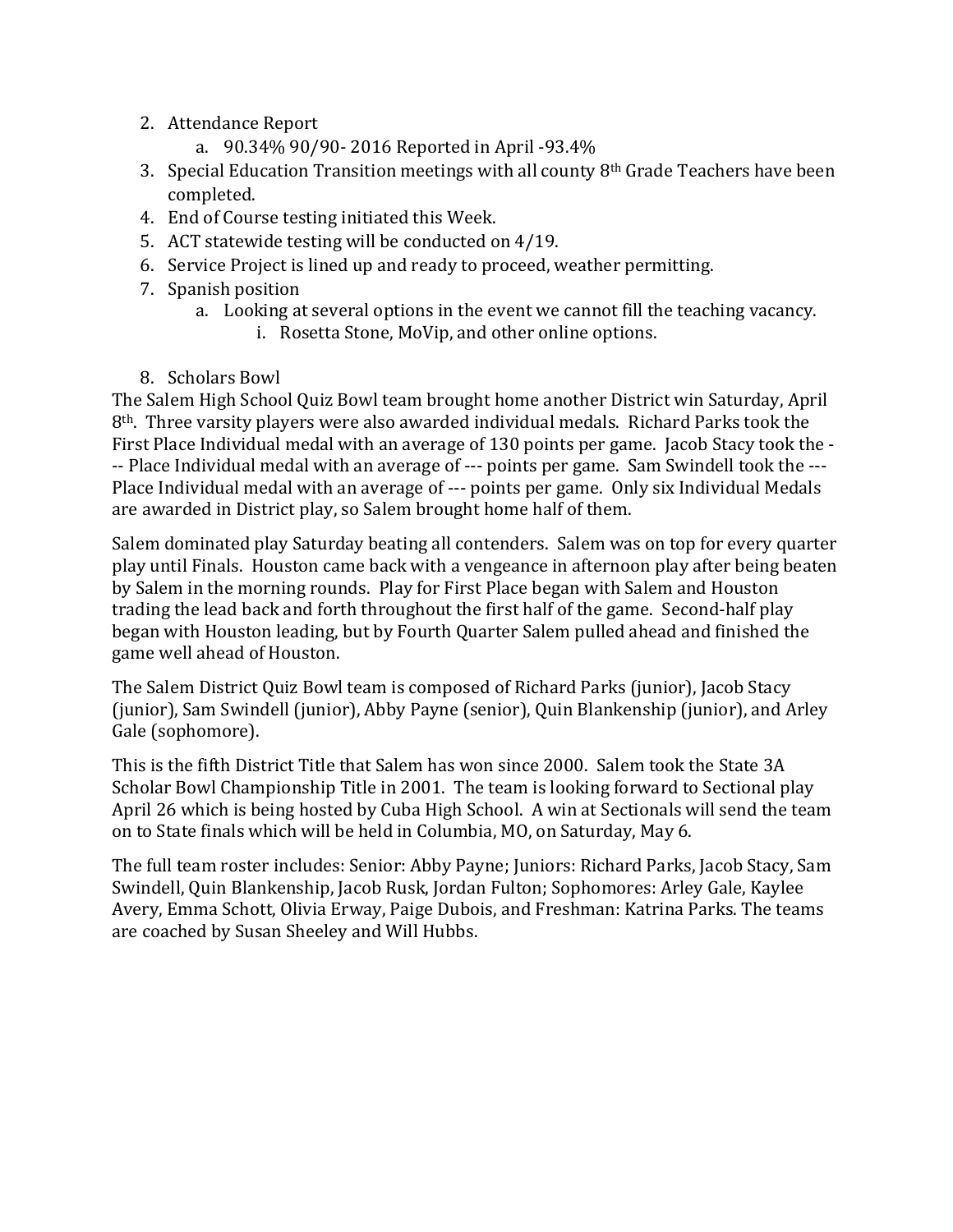April 19th– ACT Testing for Juniors

– Service Project Day

April 20th – April 21st – FFA State Convention – Columbia, MO

April 21st – April 23rd – Festival of Gold – Chamber Singers – Nashville, TN

April 25th – Senior Awards Night – High School Gym – 6:00 p.m. – 9:00 p.m.

April 27th and 28th – State Music Festival - University of Missouri – Columbia

April 28th – FFA Chapter Banquet – High School gym

April 28th – District Art Show – Cabool, MO 8:00 a.m. – 3:00 p.m.

May 3rd – FBLA Career Day – Springfield Cardinals – 7:00 a.m. – 6:00 p.m.

May  $5<sup>th</sup>$  – Lion King – Fox Theatre – Fox Theatre – 2:30 p.m. – 1:00 a.m.

Decision Day for seniors and Decoration Day for prom.

May 6th – High School Prom – Armory – 7:00 p.m. – 11:00 p.m.

May 9th – Band Spring Concert – High School gym – 7:00 p.m.

May 11th – Spring Vocal Awards Concert – High School gym – 7:00 p.m.

May 12th – FCA Rap Up Event – High School football field – 6:30 p.m.

– Last Day for Seniors.

May 14th – High School Baccaurerate – Carson Mowery – Grace Community Church – 2:00 p.m.

May 16th – Band Awards Banquet – Armory – 6 p.m. – 8:00 p.m.

May 19th – Graduation @ 7:00

In New Business

a) The motion to set the 2017-2018 tuition rate at \$7417.68 was made Holly Erway; second by Drew Whitaker. The motion passed with 6 yeas and 0 nay votes.

b) The motion to approve buses to take Project Graduation seniors to Rolla was made by Chris Heavin; second by Larry Maxwell. The motion passed with 6 yeas and 0 nay votes.

c) The motion to add an IT position was made by Dustin Howard; second by Holly Erway. The motion passed with 6 yeas and 0 nay votes.

d) The motion to approve changes to the Support Staff Employee Manual was made by Larry Maxwell; second by Drew Whitaker. The motion passed with 6 yeas and 0 nay votes.

e) The motion to approve the 2017A MSBA updates as presented was made by Holly Erway; second by Chris Heavin. The motion passed with 6 yeas and 0 nay votes.

f) The motion to approve the Detailed Engineering Study Agreement with McKinstry was made by Chris Heavin; second by Larry Maxwell. The motion passed with 6 yeas and 0 nay votes.

g) The motion to accept the Surplus Property Bid was made by Dustin Howard; second by Drew Whitaker. The motion passed with 6 yeas and 0 nay votes.